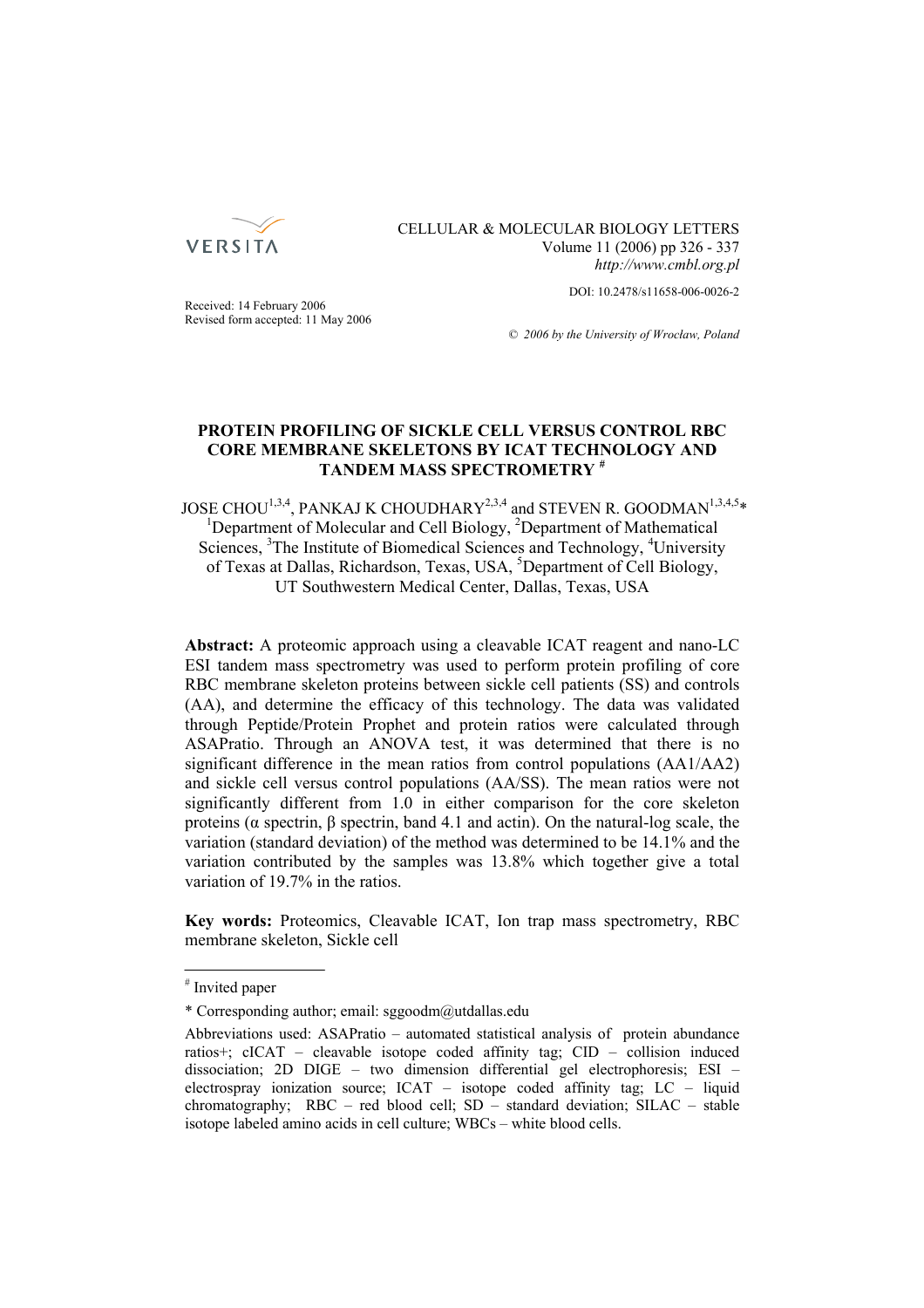## **INTRODUCTION**

Kakhniashvili *et al.* studied the control human RBC proteome through micro liquid chromatography (µLC) coupled to an ESI tandem mass spectrometer and identified 181 proteins [1]. In order to determine quantitative proteomic changes between control and diseased cells, protein profiling techniques can be used; such as ICAT, 2D DIGE and SILAC [2, 3].

In this study, protein profiling of the core RBC membrane skeleton proteins (α spectrin, β spectrin, band 4.1 and actin) from control and sickle cells using cICAT reagents were analyzed by nano LC ESI tandem mass spectrometry. The principle of the ICAT method is the fact that molecules of identical chemical composition, but which differ isotopically, can be differentiated by their mass difference and the ratio of the mass/charge (m/z) values correspond to the ratio of the analytes [4]. The cleavable ICAT has four functional groups: 1) a protein reactive iodoacetamide group that will react with cysteines, 2) the stable isotopic tag which has a nine  ${}^{12}C$  chain in the light ICAT or a nine  ${}^{13}C$  chain in the heavy ICAT, 3) an acid cleavable linker that will reduce the mass contributed by the biotin and thus increase the accuracy in mass determination, and 4) a biotin group for affinity purification [5, 6].

The purpose of this study is the determination of the variance of the cICAT technology as we prepare for future studies in which we will perform protein profiling on RBCs, WBCs and plasma from sickle cell subjects versus controls. We have selected to perform these optimization experiments on core membrane skeleton proteins because of their simple composition. Our results show that the variation, as measured by the SD, of the ICAT method is 14.1%. The additional variation of the core membrane skeleton proteins due to differences in the control populations is negligible. There is no significant difference between the mean ratios of the core membrane proteins from two different controls (AA1/AA2) versus sickle cell (AA/SS); and the mean ratios from control versus sickle cell are equal to one.

## **MATERIALS AND METHODS**

#### **Membrane isolation**

Blood was drawn from control (60 ml) and sickle cell donors (40 ml) in Lithium Heparin vaccutainers, at the UT Southwestern Comprehensive Sickle Cell Center, and transported at 4°C. To separate plasma from cells, the blood was centrifuged at 290 *g* for 10 minutes. The RBCs were resuspended in 10 volumes of PBS (10 mM Na<sub>2</sub>HPO<sub>4</sub> and 150 mM NaCl) pH 7.6 and sedimented at 2000  $g$ for 10 min at 4°C three times. The cells were lysed in ten volumes of ice cold lysis buffer pH 7.6 (5 mM Na<sub>2</sub>HPO<sub>4</sub> and 1mM EDTA) and centrifuged at 3000  $g$ for 10 minutes at 4°C and the supernatant was aspirated. After the first lysate, a white and hard pellet comprised of mononuclear cells was eliminated, and the cells were resuspended in 10 volumes of lysis buffer. This was repeated until the pellet was pale white or slightly pink.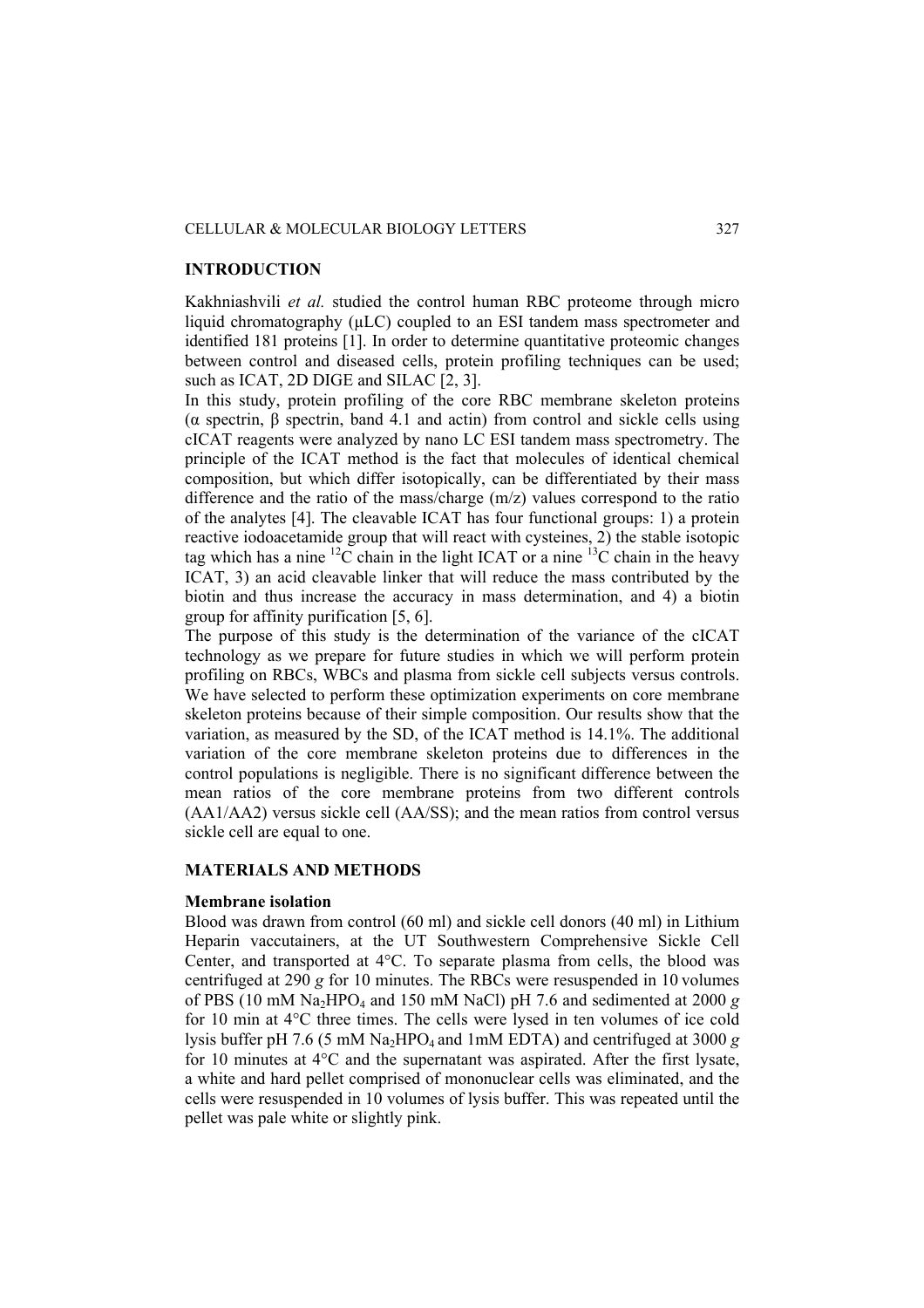# **Preparation of core membrane skeletons**

The RBC membranes were incubated with the triton extraction buffer (0.6 M KCl, 10 mM Na<sub>2</sub>HPO<sub>4</sub>, 1mM ATP, 1% Triton X-100, pH 7.6) in a 1:9 volume and incubated for 30 minutes on ice. The solution was centrifuged at 31,000 *g* for 45 minutes at 4°C. The supernatant was aspirated and the pellet was resuspended in five volumes of 2 M Tris pH 7.4 and incubated at 37°C for 30 minutes. The solution was centrifuged at 35,000 *g* for 30 minutes at 4°C. The supernatant was dialysed against 50 mM Tris pH 8.5.

# **ICAT labeling of core membrane skeleton proteins**

Membrane skeletal protein concentrations were measured with a Bradford Assay (BioRad). The cICAT protocol provided by Applied Biosystems was followed. It required 100μg of protein from control and sickle cell membrane skeleton proteins. Visualization of cICAT labeling of the sample and its successful trypsinization was demonstrated by SDS PAGE and western blotting utilizing an ECL (Amersham) kit with a streptavidin-horseradish peroxidase conjugate.

In sickle cell versus control core skeletal protein profiling, control samples were labeled with the light cICAT and the sickle cell samples with the heavy cICAT. Randomization of this labeling was not needed since it has been demonstrated that the cICAT reagent mass difference does not bias the analysis [7].

## **Mass spectrometry**

The biotin cleaved ICAT labeled peptide pellet was resuspended in 40 μl of 0.1% formic acid, and samples were analyzed by micro-capillary liquid chromatography in line with tandem MS (nLC/MS/MS). A Surveyor highperformance liquid chromatography (HPLC) system was connected to a LCQ DECA XP ion trap mass spectrometer with a nano electrospray ionization source (Thermo Finnigan, San Jose, CA). The nano spray tip (PicoFrit<sup>TM</sup>) has a diameter of 75 μm and a 10 cm C18 column with a pore size of 300 angstrom. The PepFinder kit from Thermo Finnigan allows the production of nano drops to increase the separation of the ions and thus increase the detection to 10 femtomoles. The PepFinder kit incorporates a flow splitter (1:100) and a peptide trap that allows sample loading and desalting at high flow rates, greatly reducing overall analysis times

The Autosampler program and gradient program were utilized. Solution A was composed of 0.1% formic acid and Solution B was composed of acetonitrile and 0.1% formic acid. The flow rate was programmed initially at 100% A at a 10 µl /minute flow rate for 3 minutes. The flow rate was increased to 70 µl/minute for 6.9 minutes at 100% A and the gradient was initiated at 100% A and 0% B. Through the use of the PepFinder Kit, the flow is split in a 1:100 ratio. Thus, the actual flow rate of the sample injected into the mass spectrometer is  $0.7 \mu$ l /minute. The gradient was increased linearly to 60% B in 60 minutes, then increased to 90% B in 5 minutes and then decreased to 0 % B in 5 minutes and held at 100% A for 10 minutes. The total program time was 101.0 minutes.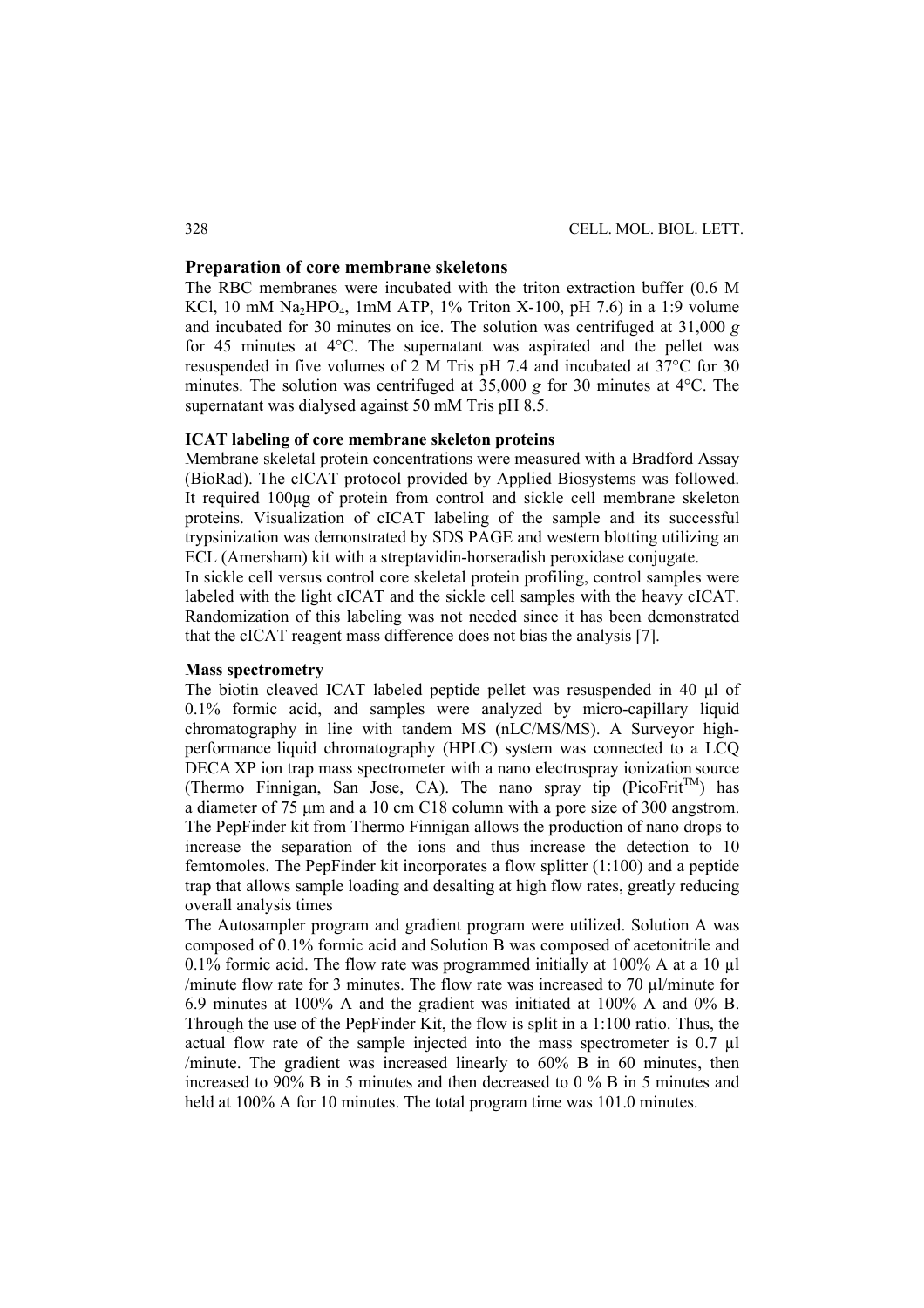Mass spectrum acquisition of the singly, doubly or triply charged ions  $(+1, +2, +1)$ +3) was obtained through a "big three" experiment with dynamic exclusion in which the first scan, or "full scan", detected the m/z spectra from 300 to 2000 m/z. Then, the three most intense ions identified in the "full scan" were isolated and followed by MS/MS CID. The purpose of CID is to fragment the peptides into the y and b series ions in order to determine the peptide sequence. Peptides that were analyzed twice within 30 seconds were excluded in order to detect low intensity peptides. Ion spray conditions were set at a voltage of 1.6 kV, 180 °C, CID energy at 35%.

Bioworks<sup>TM</sup> Browser v3.1 by Thermofinnigan was used to analyze the RAW data. This software is SEQUEST based [8] with a different user interface. The software uses an algorithm that matches the MS/MS spectra acquired from the mass spectrometer (saved in a RAW file format) and determines a match between those spectra and MS/MS spectra based on a protein database digested virtually with a proteolytic agent. Search parameters were programmed as follows: database, non-redundant (nr) FASTA, restricted to 700-3500 MW human originated peptides; the mass of the atoms considered an average isotopic mix; the enzyme that was used (trypsin) allowing 2 miscleavages. Tolerance and limits for DAT file generation for mass was 1.40 m/z (tolerance of the m/z for an ion), group scan 10, minimum group count 1 and minimum ion count 20. Since this was an cICAT experiment, the static modification of cysteines is programmed with an increase of 227.2613 MW (cICAT tag), and a dynamic search would search for cysteines that present a 9 amu increase (from the nine  $13^{\circ}$ C isotope in the cICAT tag). Methionine modification (oxidation: 15.9994 amu) was also programmed in the dynamic search.

The results were filtered through SEQUEST Xcorr score and charge for values equal to or greater than Xcorr 1.5, 2.0 and 2.5 for charge states  $+1$ ,  $+2$ ,  $+3$ respectively [1]. Candidate proteins were positively identified when 3 or more peptides matched the protein (unless a biochemical explanation was available) with a  $\Delta X$ corr of greater then 0.1; an Xcorr for charge +1: >2, charge +2: > 2.2 and  $+3$ :  $>3.5$ . The chromatograms from XPRESS<sup>TM</sup> were reviewed manually for a correct integration of the data.

To determine the ratio between the light and heavy tagged cICAT peptides  $XPRESS<sup>TM</sup>$  was used. This algorithm integrates the intensity of an ion versus its retention time that corresponds to an cICAT tagged peptide/ion and its  $\pm$  9 amu pair.

# **The transproteomic pipeline algorithms**

The results obtained from the Bioworks<sup>TM</sup> Browser/Xpress<sup>TM</sup> showed erratic ratios due to weaknesses of the algorithm to address the noise levels in the MS analysis. Therefore, RAW results from the Mass Spectrometer were reanalyzed through the Transproteomic Pipeline v1.3-4, which uses SEQUEST parameters files [9-12]. Peptide assignments from SEQUEST are validated by Peptide Prophet [10].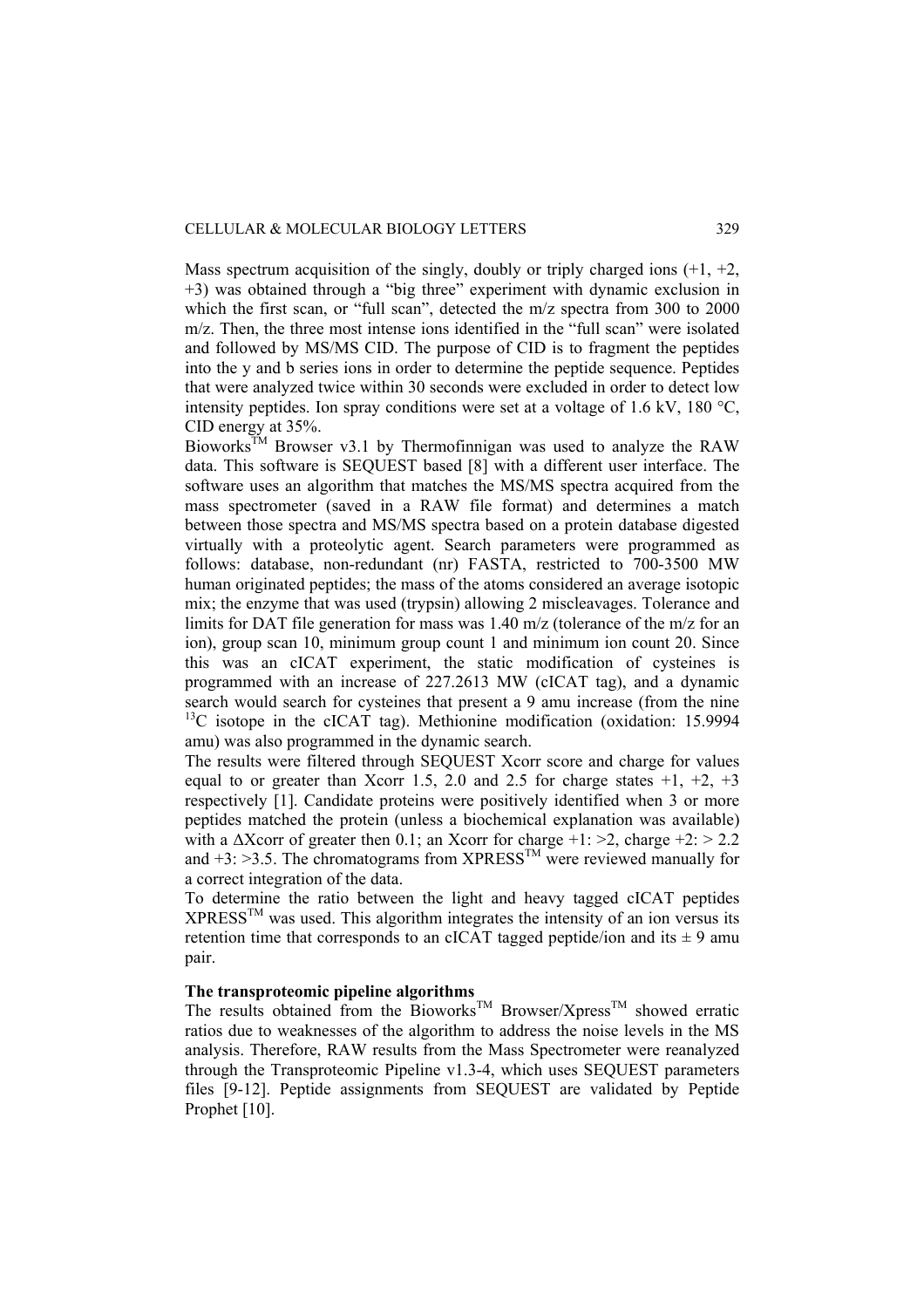Quantitation of the peptides is realized by ASAPratio [11], which determines ratios of control and sickle cell peptides. Protein identification was performed by Protein Prophet [12] and single protein ratios are determined by ASAPratio. Output files are visualized through INTERACT.

#### **Statistical analysis**

We analyzed 18 sample pairs and obtained a total of 68 protein ratios. Tab. 1 summarizes their counts at each combination of group (AA1/AA1, AA1/AA2, SS/AA) and the specific proteins. We had two goals for the statistical analysis of these data. The first was to determine the variation in the ratios and assess whether this variation depends on the group or on the protein. The second was to assess whether the mean ratios of the proteins vary from group to group, and discover the proteins in the SS/AA group whose mean ratios are different from one. The mean ratios in the AA1/AA1 and AA1/AA2 groups are expected to be one.

Tab. 1. Number of ratios at each combination of group and specific protein.

| Group   |    |    | Actin Band 4.1 Spectrin- $\alpha$ Spectrin- $\beta$ |    | Total |
|---------|----|----|-----------------------------------------------------|----|-------|
| AA1/AA1 |    |    |                                                     |    | フフ    |
| AA1/AA2 |    |    |                                                     |    |       |
| SS/AA   |    |    |                                                     |    | 34    |
| Total   | 14 | 18 | 18                                                  | 18 | 68    |

For the analysis, we assumed an ANOVA model,  $Y_{ijk} = I + G_i + S_j + P_k + \varepsilon_{ijk}$  (1), where  $Y_{ijk} = \log_e(R_{ijk})$  and  $R_{ijk}$  is the ratio of the *k*-th protein from the *j*-th sample pair in the *i*-th group. The natural-log of the ratios was taken to normalize the data. Here the indices  $i = 1$ , 2, 3 refer to the groups: AA1/AA1, AA1/AA2 and SS/AA, respectively; the indices  $j = 1, 2, ..., 18$  refer to the sample pair numbers; and the indices  $k = 1, 2,$ 3, 4 refer to the proteins – actin, band 4.1,  $\alpha$  spectrin and  $\beta$  spectrin, respectively. In the model (1),  $I =$  fixed intercept;  $G_i =$  fixed effect of the *i*-th group;  $S_j$  = random effect of the *j*-th sample pair,  $S_j$  follows an independent normal distribution with mean zero and variance  $\sigma_s^2$ , which we denote as  $N(0, \sigma_s^2)$ ;  $P_k$  = fixed effect of the *k*-th protein; and  $\varepsilon_{ijk}$  = random error distributed as independent  $N( 0, \sigma_{cik}^2 )$  variables. We also assumed that the distributions of errors and sample effects are mutually independent. These assumptions are quite standard [13]. Under this model,  $I + G_i + P_k = \mu_{ik}$  (say) and  $\sigma_s^2 + \sigma_{\textit{eik}}^2 = \sigma_{ik}^2$  (say) respectively represent the mean and the variance of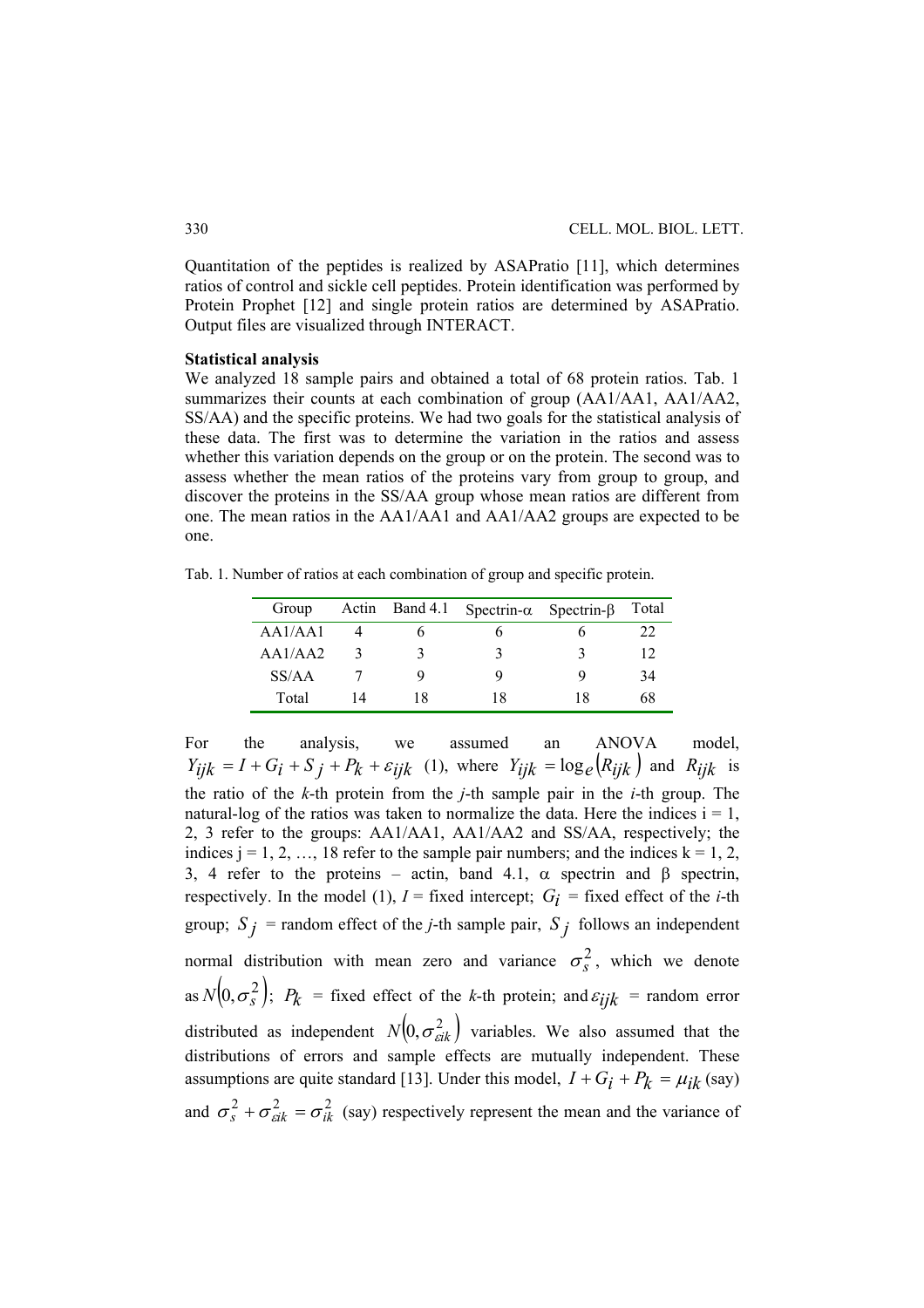the log-ratios of the *k*-th protein in the *i*-th group after averaging over the random sample effects. We tested the hypothesis  $\sigma_{11}^2 = \sigma_{12}^2 = \cdots = \sigma_{34}^2$ 2  $\sigma_{11}^2 = \sigma_{12}^2 = \cdots = \sigma_{34}^2$  to assess whether the variation in the log-ratios differs significantly from group to group or protein to protein. After this investigation, we compared the mean of the log-ratios. In particular, we tested the hypothesis  $\mu_{11} = \mu_{12} = \cdots = \mu_{34} = 0$ to determine whether there is a protein in any group whose mean log-ratio is significantly different from zero. We used the likelihood ratio test to compute the p-values for these simultaneous tests [14].These analyses were performed using the statistical softwares *R* and *SAS*.

To convert means and SD's on the log-ratio scale to the ratio scale, we used the fact that if  $Y_{ijk} = \log_e (R_{ijk})$  follows  $N(\mu_{ik}, \sigma_{ik}^2)$  distribution, then  $R_{iik}$ follows a log-normal distribution with mean  $\exp(\mu_{ik} + \sigma_{ik}^2/2)$  and variance  $\exp(\sigma_{ik}^2 + 2\mu_{ik})(\exp(\sigma_{ik}^2) - 1)$ . The confidence intervals for the mean ratios were computed using the delta method technique [15]. The percentiles of t-distribution with degrees of freedom equal to the number of ratios observed minus one are used as the critical points.

# **RESULTS**

## **Membrane skeleton isolation**

The isolation of membrane skeleton proteins was verified through SDS-PAGE as shown in Fig. 1. The correct labeling and trypsin digestion of the core membrane skeleton proteins were verified though western blotting (results not shown). The major core membrane skeleton proteins were  $\alpha$  spectrin,  $\beta$  spectrin, band 4.1 and β actin.

The cICAT technique labels cysteine-containing peptides, which allows a reduction in the complexity of the peptide mixture [16]. Experimentally measured peptide amounts show a reduction from an initial mass of 200 ug to  $\sim$ 30 ug after cICAT purification. This demonstrates that the complexity in the number of peptides that will be analyzed by the mass spectrometer is reduced dramatically by concentrating on cysteine containing peptides. This allows a reduction in the uncertainty of peptide identification and increased accuracy in relative abundance quantification.

The core membrane skeleton proteins identified through Protein Prophet presented values of 1.0, indicating a high certainty of correct peptide assignments to proteins. Other membrane skeleton proteins were identified with values of 0.95: adducin, ankyrin, band 3, but these substoicheometric proteins were not considered in the analysis. This high certainty of positive identification of the accessory membrane skeleton proteins is due to the sensitivity and resolution of the mass spectrometer.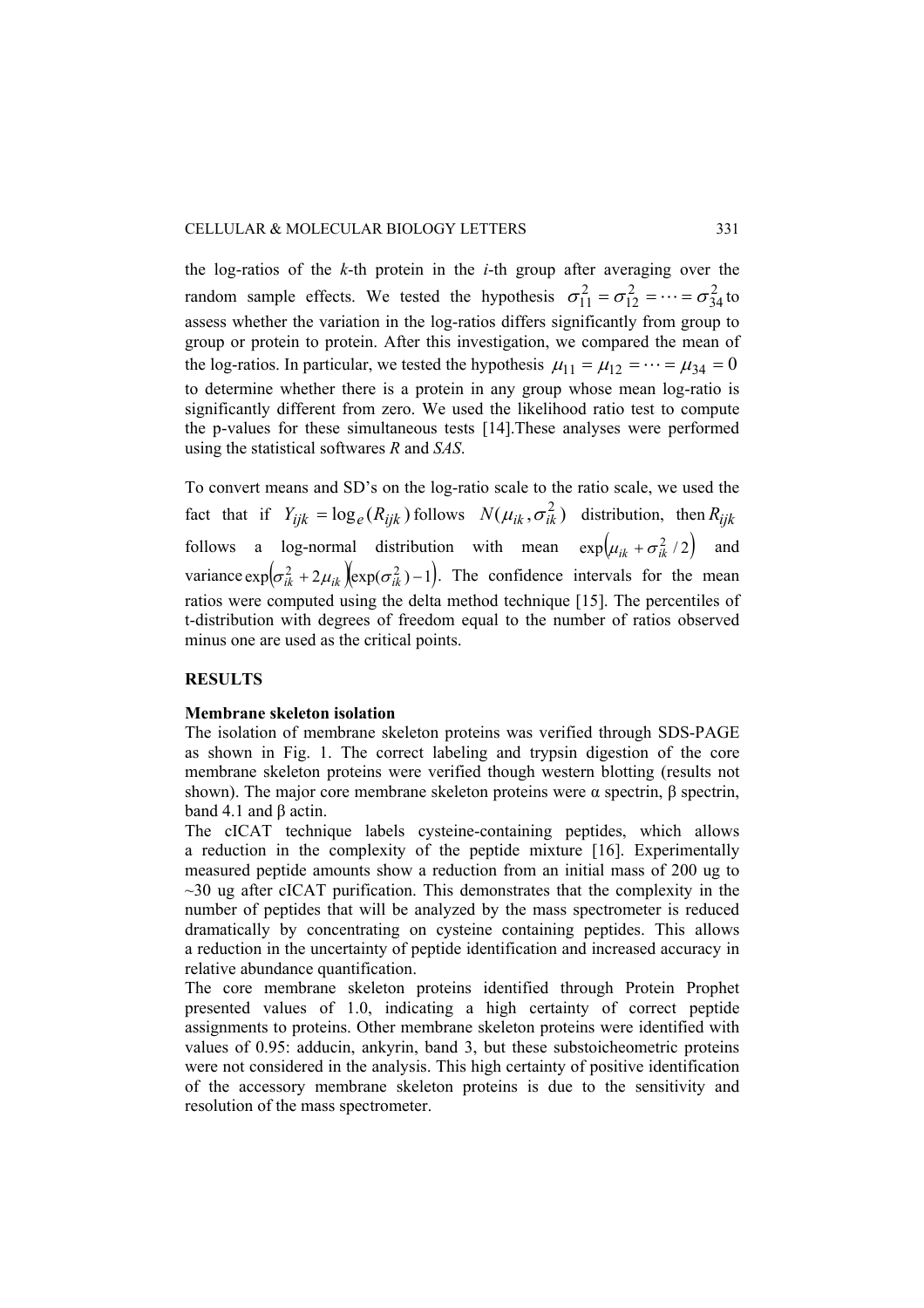

Fig. 1. Membrane skeleton protein preparation analyzed by identified by SDS-PAGE Lane 1: SS RBC membrane protein, lane 2: SS membrane skeleton proteins, lane 3: control (AA) membrane protein, lane 4: AA membrane skeleton proteins. Lanes 2 and 4 are typical of those samples labeled with cICAT reagents.

### **The variation in the method**

The variation of the cICAT method was evaluated by dividing a control sample in two equal aliquots (AA1/AA1) with each part labeled with either the Light or the Heavy cICAT. The mean for each core membrane skeletal protein is not significantly different from 1.0 (Tab. 2 and Fig. 2). From the ANOVA model, the total variation in log ratios is 19.7 %, which when converted to the ratio scale is 18-20%. In Tab. 2 the values determined from the ANOVA model are presented.

|                     | n |      | Mean ratio 95% CI of Mean SD of ratio p-value |      |      |
|---------------------|---|------|-----------------------------------------------|------|------|
| $\alpha$ Spectrin 6 |   | 0.89 | [0.75, 1.07]                                  | 0.18 | 0.12 |
| $\beta$ Spectrin 6  |   | 0.95 | [0.79, 1.14]                                  | 0.19 | 0.36 |
| Band 4.1            | 6 | 1.01 | [0.85, 1.21]                                  | 0.20 | 0.94 |
| $\beta$ Actin       |   | 0.90 | [0.73, 1.13]                                  | 0.18 | 0.18 |

Tab. 2. Summary statistics for proteins in AA1/AA1 group.

The mean ratios of the skeletal proteins and the 95% confidence interval are shown in Fig.2. The mean ratio for each of the proteins is not significantly different from 1.0 and the variation is similar for each core skeletal protein.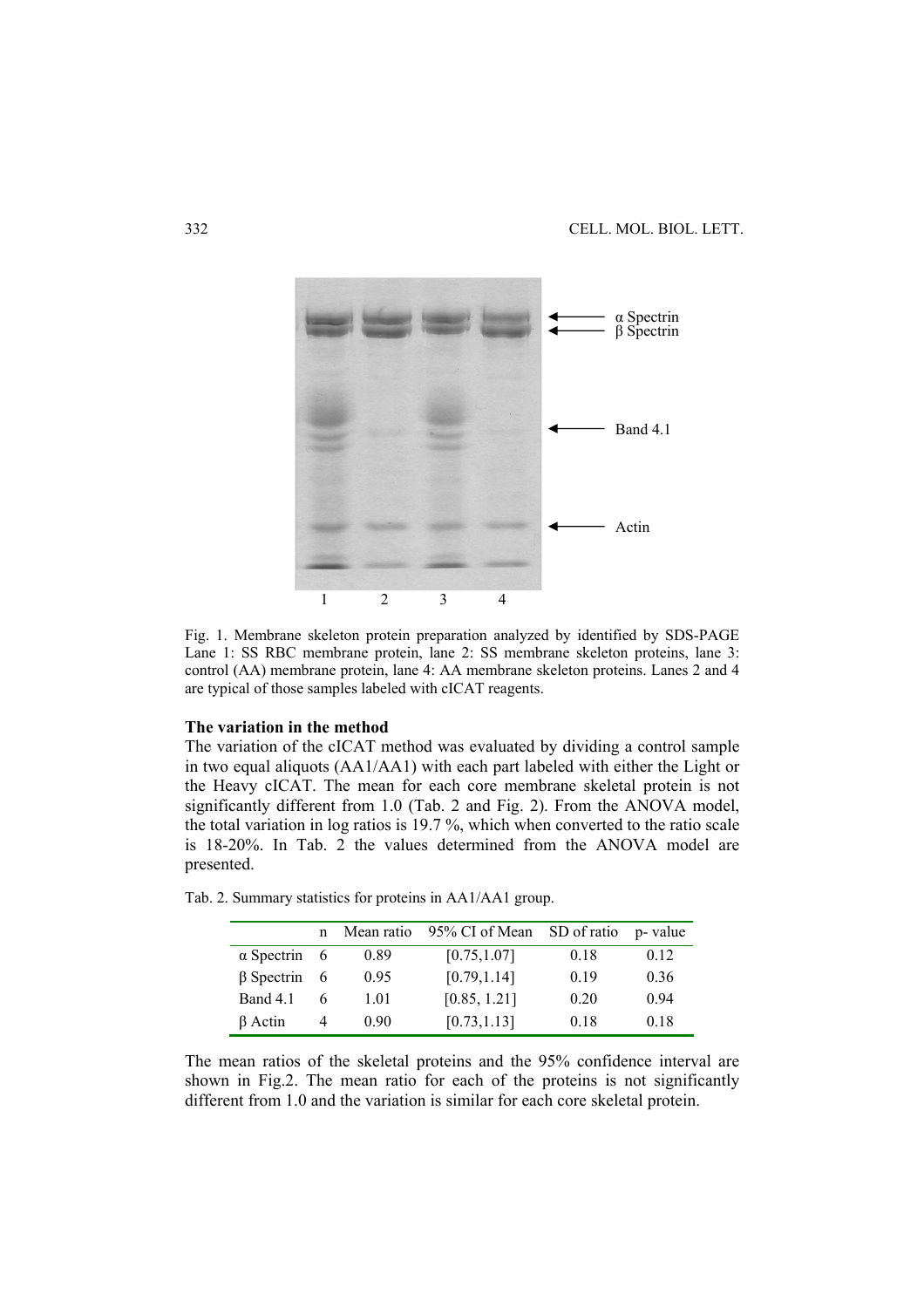

Fig. 2. Ninety five percent confidence intervals for the mean ratio of the core skeletal proteins. Squares indicate mean ratio and the 95% confidence limit for each ratio is presented.

## **Control (AA) versus sickle cell (SS) ratio analysis**

We next determined whether the mean SS to AA core skeletal protein ratios and the mean control population ratios (AA1 versus AA2) were significantly different. The control population studies represent comparisons of RBC membrane skeleton protein samples from pairs of AA subjects, labeled either with the light or the heavy cICAT. The sickle cell versus control ratios were determined by a control sample labeled with the light reagent and the sickle cell sample labeled with the heavy reagent. The protein ratios from control populations can be compared to control versus sickle cell protein ratios since both contain the variation contributed by the method and the variation contributed by the difference between samples.

The values of the mean ratios of  $\alpha$  spectrin,  $\beta$  spectrin, band 4.1 and  $\beta$  actin in SS versus AA are not significantly different ( $p = 0.10$ ) from their ratios in control (AA1) versus control (AA2) protein profiling. The mean ratios for each of the membrane skeleton proteins of SS versus AA and AA1 versus AA2 are not significantly different from 1.0 and the standard deviations of the ratios are comparable. The values determined from the ANOVA model are shown in Tab. 3. In Fig. 3, the 95% confidence intervals for the mean ratios of SS versus AA skeletal proteins and the AA1 versus AA2 mean protein ratios are compared. The wider interval in the  $AA1/AA2$  is due to smaller sample size  $(N=3)$ compared to the SS sample size  $(N= 9)$ . However, even if N were increased in the AA samples, the conclusion that the mean ratio is equal to one is not expected to change.

The variation contributed by the samples is 13.8% in log ratios, while the variation contributed by the method is 14.1%. Thus, the total variation in logratios is  $\sqrt{(0.138^2 + 0.141^2)} = 0.197$  or ~20%. When converted to the ratio scale,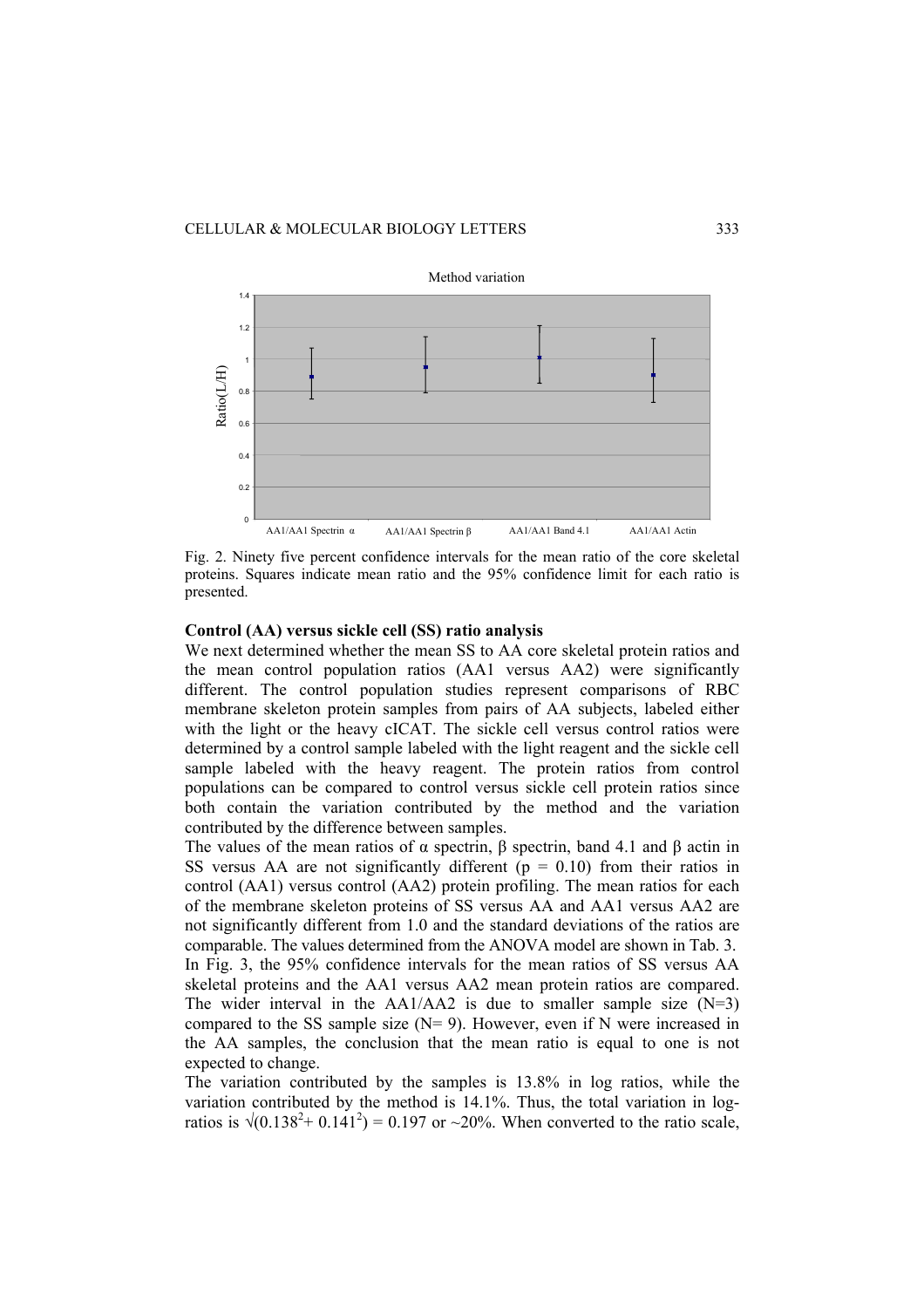the values vary slightly since the estimated means are not all the same. The converted values for the variation are 18 to 22% for the core skeletal proteins. The variability in the log-ratios does not differ significantly (p-value  $= 0.72$ ) between groups (AA1/AA1, AA1/AA2, SS/AA) or proteins (α spectrin, β spectrin, band 4.1 and β actin). Thus, the contribution to the total variation from the different control individuals is negligible.

Tab. 3. Summary statistics for proteins in AA1/AA2 and SS/AA groups.

|                           | n | Mean ratio | 95% CI       | <b>SD</b> | p-value |
|---------------------------|---|------------|--------------|-----------|---------|
|                           |   |            | of mean      | of ratio  |         |
| $AA1/AA2 \alpha$ Spectrin | 3 | 0.96       | [0.64, 1.44] | 0.19      | 0.59    |
| $AA/SS \alpha$ Spectrin   | 9 | 0.97       | [0.84, 1.11] | 0.19      | 0.39    |
| $AA1/AA2 \beta$ Spectrin  | 3 | 1.02       | [0.68, 1.53] | 0.20      | 0.99    |
| $AA/SS \beta$ Spectrin    | 9 | 1.03       | [0.9, 1.18]  | 0.20      | 0.90    |
| $AA1/AA2$ Band 4.1        | 3 | 1.09       | [0.73, 1.63] | 0.22      | 0.55    |
| $AA/SS$ Band 4.1          | 9 | 1.10       | [0.96, 1.26] | 0.22      | 0.26    |
| $AA1/AA2 \beta Actin$     | 3 | 0.96       | [0.64, 1.45] | 0.19      | 0.61    |
| $AA/SS \beta$ Actin       | 8 | 0.97       | [0.83, 1.13] | 0.19      | 0.44    |



Fig. 3. Protein Profiling of AA versus SS RBC core membrane skeletal proteins and control population (AA1/AA2) proteins.

# **DISCUSSION**

We have established the efficacy of the cICAT labeling technique in protein profiling of human erythrocyte membrane skeleton proteins. We determine that there is no significant difference between the AA versus SS and AA1 versus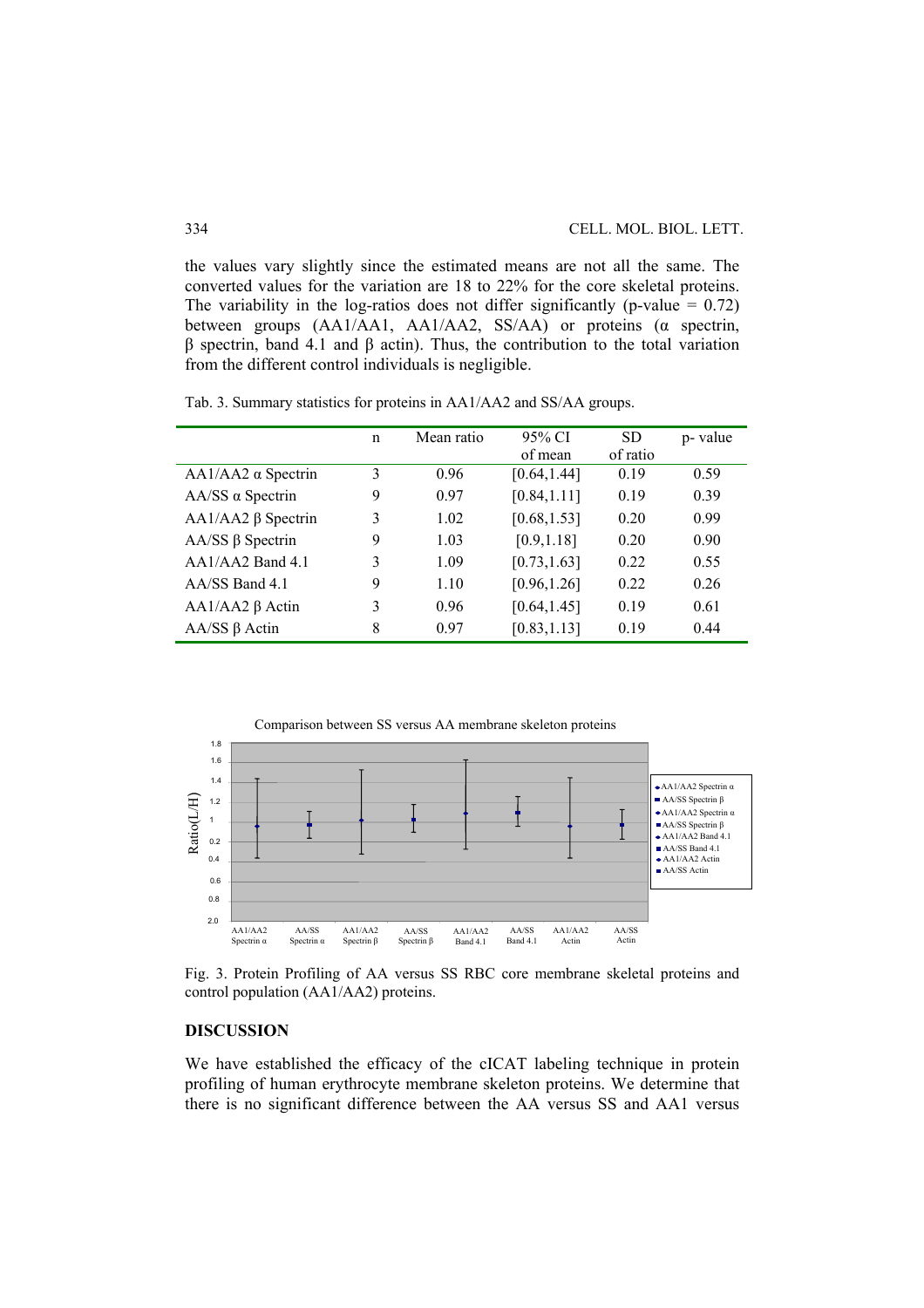AA2 ratios, where the mean ratio value is not significantly different from 1. The method variation (14.1%) and the variation of the sample population (13.8%) summed together determine that the total variation in the ratios is  $\sim$ 20%. This suggests that changes in ratios more than 2 standard deviations i.e. 40% may be statistically significant. Molloy *et al*. [7] treated E. coli with Triclosan to inhibit the expression of Fab I, which is involved in fatty acid synthesis, and determined a variation on average of 22.6% in their treated/control ratios.

The use of the second generation acid cleavable  ${}^{12}C/{}^{13}C$  cysteine labeling cICAT reagents addresses the slight delay of the heavy and light cICAT tagged peptides eluting from a C18 reverse phase column by removing biotin prior to LC MS/MS [6, 17-19]. The cICAT technology was designed to address the documented weaknesses of 2D SDS PAGE for protein separation [20-23] such as precipitation of hydrophobic proteins  $(GRAV\overline{Y} > 0.3)$  and heavily glycosylated proteins, inability to resolve proteins with very small (<10 kDa) or very large  $(>150 \text{ kDa})$  molecular weights; inability to resolve proteins with very high or very low isoelectric point; and a limited dynamic range. Using an n-LC ion trap mass spectrometer also contributes to increased confidence in peptide identifications due to the ability to determine peptide sequences compared to TOF mass spectrometers that base identification upon mass values for peptides.

Although 2D SDS PAGE has the aforementioned weaknesses, it still provides information on protein isoforms and posttranslational modifications that are not as easily identified when the ICAT protocol is coupled with tandem mass spectrometry. Kakhniashvili *et al*. [24] performed a proteomic study of human control versus sickle cell membrane proteins using a 2D DIGE and n-LC tandem mass spectrometer. In this study, it was determined that 5 protein families: 1) actin accessory proteins, 2) protein repair proteins, 3) lipid rafts,4) protein turnover components, and 5) scavengers of oxygen radicals changed in excess of 2.5 fold when sickle cell RBC membrane proteins were compared to controls. Protein 4.1, a member of actin accessory protein group presented, in 11 protein spots. These were interpreted as different postranslationally modified forms of 4.1 or alternate spliceforms. Several of the 4.1 spots were increased in SS membranes while one decreased by  $> 2.5$  fold. Our results of no change in ratios of band 4.1 in SS/AA, with the cICAT, method indicates that there is no change in the total amount of band 4.1. These results demonstrate the complementarity of the two methods.

Protein profiling through cICAT technology is able to measure ratios of total protein 4.1 in SS versus AA sample with great precision  $\left(\sim 20\%$  variation in the technique). The 2D DIGE technology is able to determine ratios of specifically modified forms of 4.1 in SS versus AA samples but with a lower precision (2.5 fold changes). Because the cICAT technology focuses on cysteine containing peptides, it will give very precise ratios but miss many post translational changes. Because of the separate specific strengths of the cICAT MS/MS technology and 2D DIGE MS/MS technology, we apply both techniques to RBC protein profiling studies performed in our laboratory.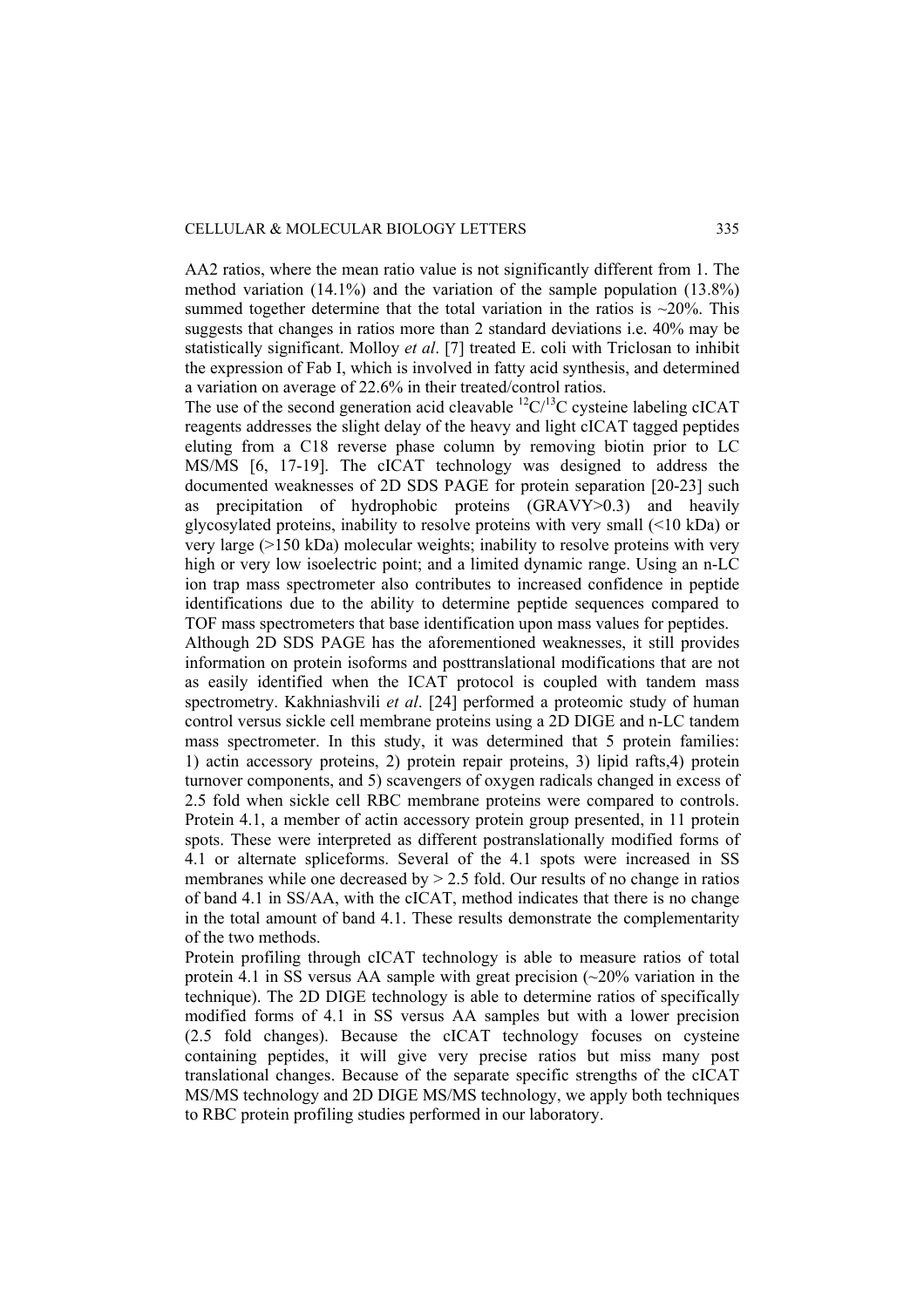## **REFERENCES**

- 1. Kakhniashvili, D.G., Bulla, L.A. Jr and Goodman, S.R*.* The human erythrocyte proteome: analysis by ion trap mass spectrometry. **Mol. Cell. Proteomics** 3 (2004) 501-509.
- 2. Aebersold, R. and Mann, M. Mass spectrometry-based proteomics. **Nature** 422 (2003) 198-207.
- 3. Shao-En, O., Blagoev, B., Kratchmarova, I., Kristensen, D. B., Hanno Steen, Pandey, A. and Mann M. Stable isotope labeling by amino acids in cell culture, SILAC, as a simple and accurate approach to expression proteomics. **Mol. Cell. Proteomics** 1 (2002) 376-386.
- 4. Patterson, S.D. and Aebersold, R.H. Proteomics: the first decade and beyond. **Nat. Genet.** 33 (2003) 311-323.
- 5. Yi, E.C., Li, X.J., Cooke, K., Lee, H., Raught, B., Page, A., Aneliunas, V., Hieter, P., Goodlett, D.R., and Aebersold R. Increased quantitative proteome coverage with (13)C/(12)C-based, acid-cleavable isotope-coded affinity tag reagent and modified data acquisition scheme. **Proteomics** 5 (2005) 380- 387.
- 6. Li, J., Steen, H. and Gygi, S.P**.** Protein profiling with cleavable isotopecoded affinity tag (cICAT) reagents the yeast salinity stress response. **Mol. Cell. Proteomics** 2 (2003) 1198-1204.
- 7. Molloy, M.P., Donohoe, S., Brzezinski, E.E., Kilby, G.W., Stevenson, T.I., Baker, J.D., Goodlett, R.D. and Gage, D.A. Large-scale evaluation of quantitative reproducibility and proteome coverage using acid cleavable isotope coded affinity tag mass spectrometry for proteomic profiling. **Proteomics** 5 (2005) 1204-1208.
- 8. Eng, J.K., McCormack, A. L., and Yates, J. R. 3rd. An approach to correlate tandem mass spectral data of peptides with amino acid sequences in a protein database. **J. Am. Soc. Mass Spectrom.** 5 (1994) 976-998.
- 9. Keller, A., Nesvihzkii, A., Li, X., Pedroli, P., Eng, J., Hubbley, R., Mallick, P., Zhang, N., Shannon, P., Deutsch, E., Watts, J. and Aebersold R. Computatinonal tools for high throughput proteomics. ISB Symposium, 2003.
- 10. Keller, A., Nesvizhskii, A.I., Kolker E. and Aebersold R. Empirical statistical model to estimate the accuracy of peptide identifications made by MS/MS and database search. **Anal. Chem.** 74 (2002) 5383-5392.
- 11. Li, X.J., Zhang, H., Ranish, J.A. and Aebersold R. Automated statistical analysis of protein abundance ratios from data generated by stable-isotope dilution and tandem mass spectrometry. **Anal. Chem.** 75 (2003) 6648-6657.
- 12. Nesvizhskii A.I, Keller A., Kolker E. and Aebersold R. A Statistical model for identifying proteins by tandem mass spectrometry. **Anal. Chem.** 75 (2003) 4646-4658.
- 13. Searle, S.R., Casella, G. and McCulloch **Variance Components**, John Wiley, New York, 1992, 168-231.